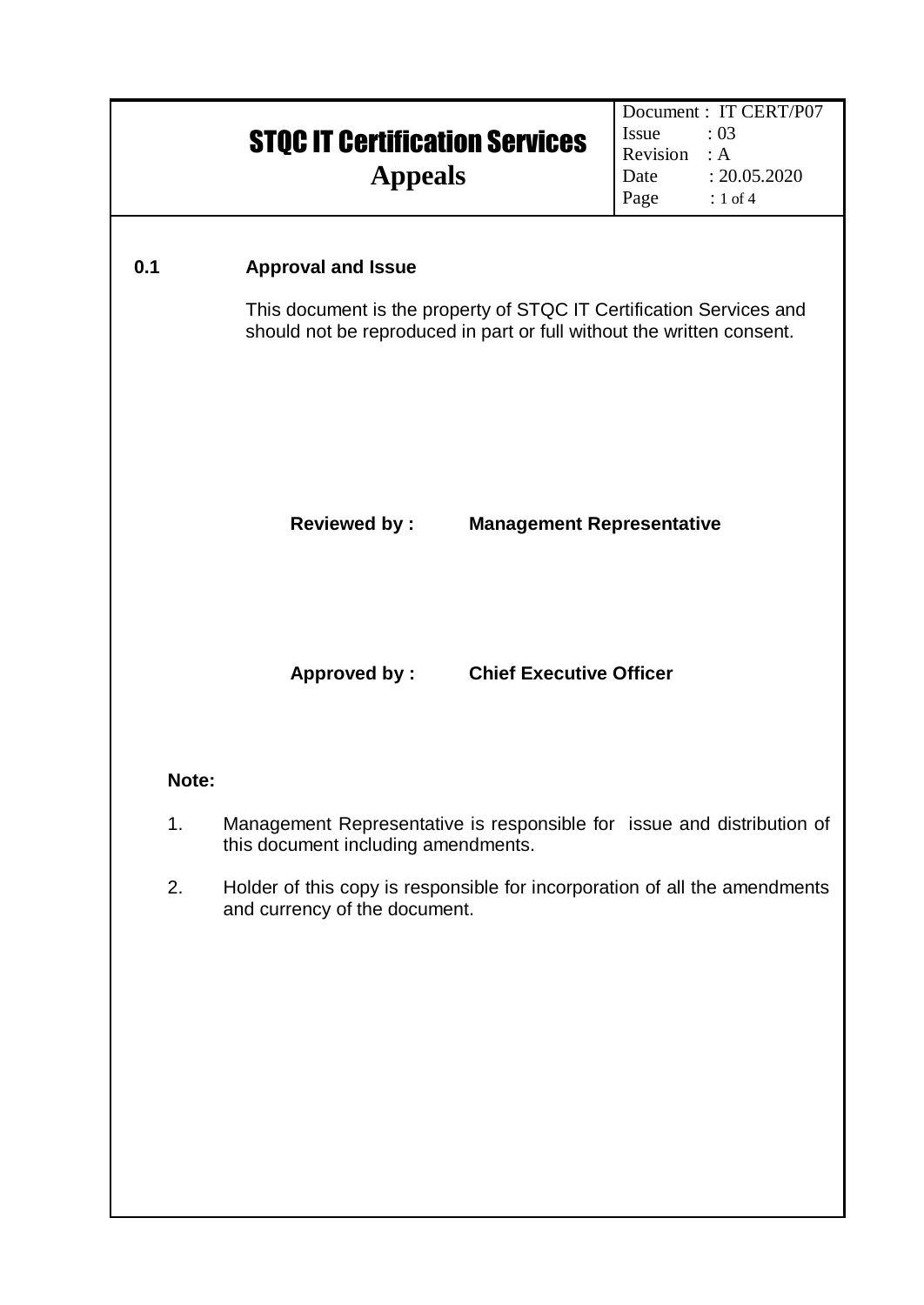| <b>STQC IT Certification Services</b><br><b>Appeals</b> |                             |                                                                                                                                                                         | Issue<br>Revision<br>Date<br>Page | Document: IT CERT/P07<br>:03<br>: A<br>: 20.05.2020<br>$: 2$ of 4 |
|---------------------------------------------------------|-----------------------------|-------------------------------------------------------------------------------------------------------------------------------------------------------------------------|-----------------------------------|-------------------------------------------------------------------|
| <b>Amendment Record</b><br>0.2                          |                             |                                                                                                                                                                         |                                   |                                                                   |
| <b>Amendment No.</b>                                    | Date of<br><b>Amendment</b> | <b>Nature of Amendment</b>                                                                                                                                              |                                   | Page Ref.                                                         |
| $\mathbf 1$<br>2.                                       | 15-11-2016<br>20.05.2020    | Submission,<br>investigation<br>and<br>decision on appeals do<br>result<br>not<br>in<br>any<br>discriminatory<br>actions<br>against the appellant.<br><b>BCMS</b> added |                                   | $\overline{\mathbf{4}}$<br>At relevant<br>places                  |
|                                                         |                             |                                                                                                                                                                         |                                   |                                                                   |
|                                                         |                             |                                                                                                                                                                         |                                   |                                                                   |
|                                                         |                             |                                                                                                                                                                         |                                   |                                                                   |
|                                                         |                             |                                                                                                                                                                         |                                   |                                                                   |
|                                                         |                             |                                                                                                                                                                         |                                   |                                                                   |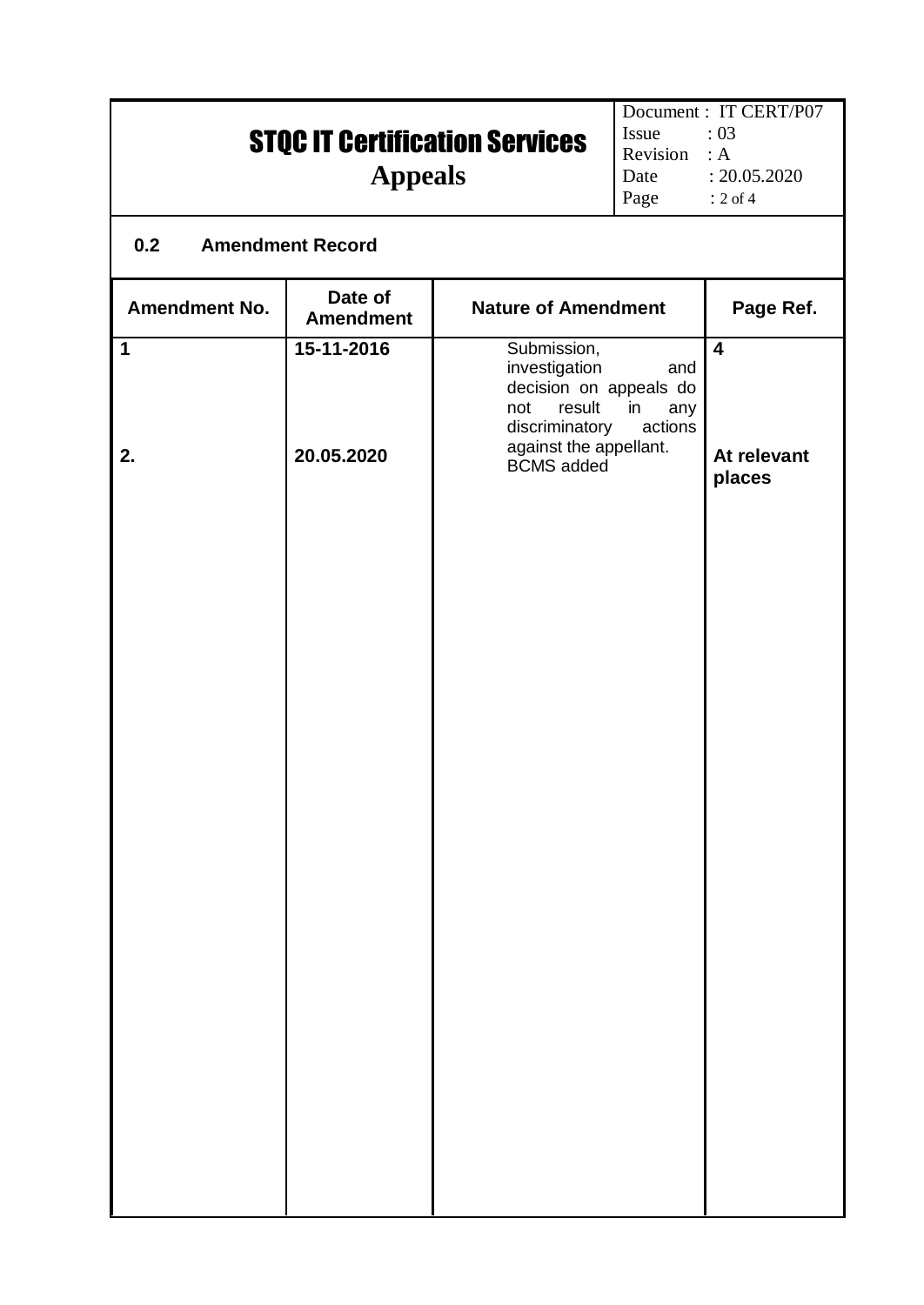## STQC IT Certification Services **Appeals**

#### **1.0 Purpose and Scope**

- 1.1 The purpose of this document is to establish procedures for handling of Appeals.
- 1.2 The scope of this document covers appeals from any party feel affected.

#### **2.0 Responsibility**

 Management Committee CEO : Overall responsibility for satisfactory resolution

#### **3.0 Associated Documents**

ITCERT/D01 - IT Manual ITCERT/D02 - Product (Schemes) ISMS/D01, ITSMS/ D01, BCMS/D01 - ISMS, ITSMS,BCMS Certification Manual

#### **4.0 Definition**

For the purpose of this document, the definitions contained in clause 1.3 of Doc ITCERT/D01 shall apply.

#### **5.0 Resources**

For the purposes of the activities defined in this document, the personnel resources are identified in Doc ITCERT/D03.

#### **6.0 Procedure**

Any party which feels affected can appeal to the Advisory Board against any decision of Certification Body.

The appellant shall lodge a notice of appeal with the Advisory Board within six weeks of a decision which he deems to be incorrect. Advisory Board shall refer the matter to the Management Committee/CEO and seek a detailed statement from it.

The Management Committee/CEO shall forward a detailed statement to the appellant with a copy to the Advisory Board, indicating the basis for its decision. If the appellant still wishes to pursue his appeal he shall forward to the Advisory Board, a statement within four weeks giving his case for continuing the decision.

Chairman of the Advisory Board shall appoint a Committee consisting of three members, two of which being acceptable to each party. It shall be ascertained that those persons are not engaged in conducting audits and making certification decisions concerning to the appeal made. He shall also nominate one of the Committee members as the Chairman. Each of the parties to the dispute shall be invited to nominate two representatives to appear on their behalf before the Committee. All written evidence shall be submitted at least one week before the date of hearing. The committee decides the actions to be taken in response o the appeal, taking into